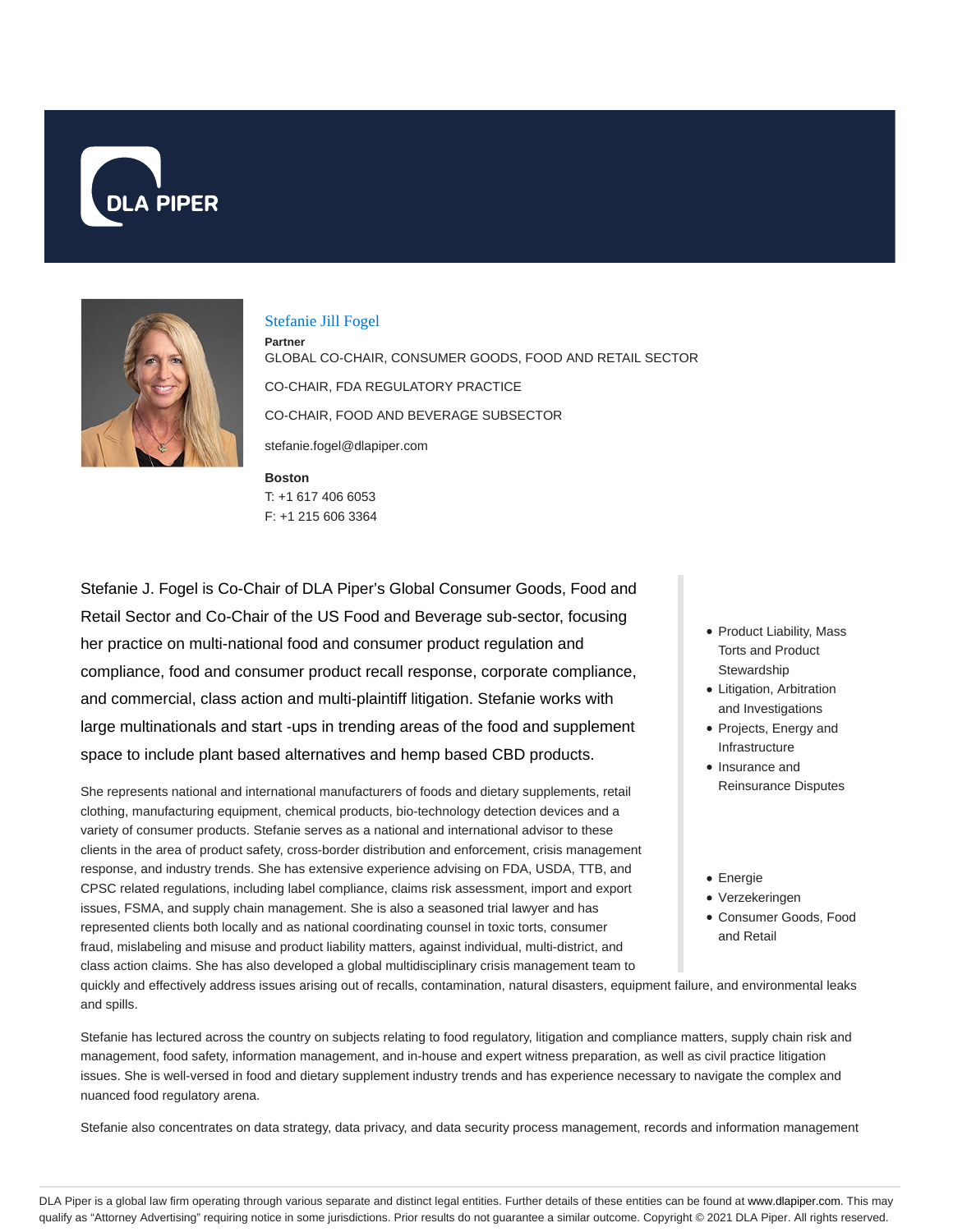(RIM), and data privacy. She has developed protocols for the implementation of national and international document retention schedules, records management programs, e-discovery strategic plans, and ISO auditing for a variety of industries. She also works with global companies in a variety of industries to develop data strategies integral to new product development.

She is a member of DLA Piper's governing Policy Committee and the Hiring Committee and is also proud to be the co-founder and co-chair for DLA Piper's National Leadership Alliance for Women (LAW) Program.

Stefanie is admitted to practice in Massachusetts, Pennsylvania, and New York and has been admitted in various other states pro hac vice.

### ERVARING

Significant Matters

- Representation of frozen vegetable and fruit manufacturer and distributor in regulatory compliance assessment and recall relating to listeria contamination
- Representation of international cinnamon roll retail food establishment involving international recall of cinnamon roll products due to peanut contamination in supplier's flour
- Representation of pretzel/ hot dog distributor in national recall relating to gluten free mislabelling
- Representation of pretzel/hot dog distributor regarding presence of foreign metal and plastic particles in pretzel dog products
- Representation of international sweetener manufacturer involving crisis management and recall considerations for potential biohazard contamination of foreign manufactured sweetener product, including coordination with multiple international governmental authorities during respective investigations
- Representation of international wine manufacturer related to recall of foreign manufactured wine bottles containing glass particles
- Regulatory advising and coordination with TTB regarding alcohol importer's permit application for foreign entity importing products through U.S. subsidiary
- Regulatory advising, classification assessment, and label review for malt beverage and beer products
- Regulatory advising and labelling claims relating to cheese and dairy related product
- Regulatory advising and risk analysis for company providing organic food kits, including a various USDA regulatory implications, organic claims, CGMPs, HACCP, and food facility requirements
- Regulatory advising regarding bottled water label requirements and label claims
- Regulatory advising regarding country of origin labelling and Tariff Act implications for imported frozen vegetable products
- Regulatory advising and risk analysis for lactation dietary supplement product, including analysis of organic claims, natural claims, gluten free claims, nutrient content claims, and labeling for pre-specified groups
- Regulatory advising and analysis for national restaurant chain regarding menu labeling laws, and compliance with USDA regulations for meat, poultry, and organic claims
- Representation of an international sugar manufacturer in addressing over 15 potential recalls, development of a food safety and compliance program, and serving as national counsel for overseeing contamination and mislabeling claims
- Representation of a peanut butter manufacturer in addressing regulatory and compliance concerns as well as legislative efforts relevant to labeling of consumer product.
- Representation of herbal supplement distributor in defending against class action claiming mislabeling and consumer fraud
- Representation of international confection and nutritional supplement manufacturer and distributor relating to information management and regulatory compliance
- Representation of international clothing retailer related to CPSC recall efforts involving lead in children's products and related import/export and product detention implications for foreign manufactured products
- Representation of Canadian clothing retailer related to importation and recall negotiations with CPSC regarding certain adult and children's clothing products with compliance concerns
- Representation of athletic apparel and consumer goods company related to recall involving lead paint in apparel bag products
- Representation of national retail distributor of apparel, consumer goods and confections relating to the development of a global compliance program, cross border distribution, labeling and consumer fraud claims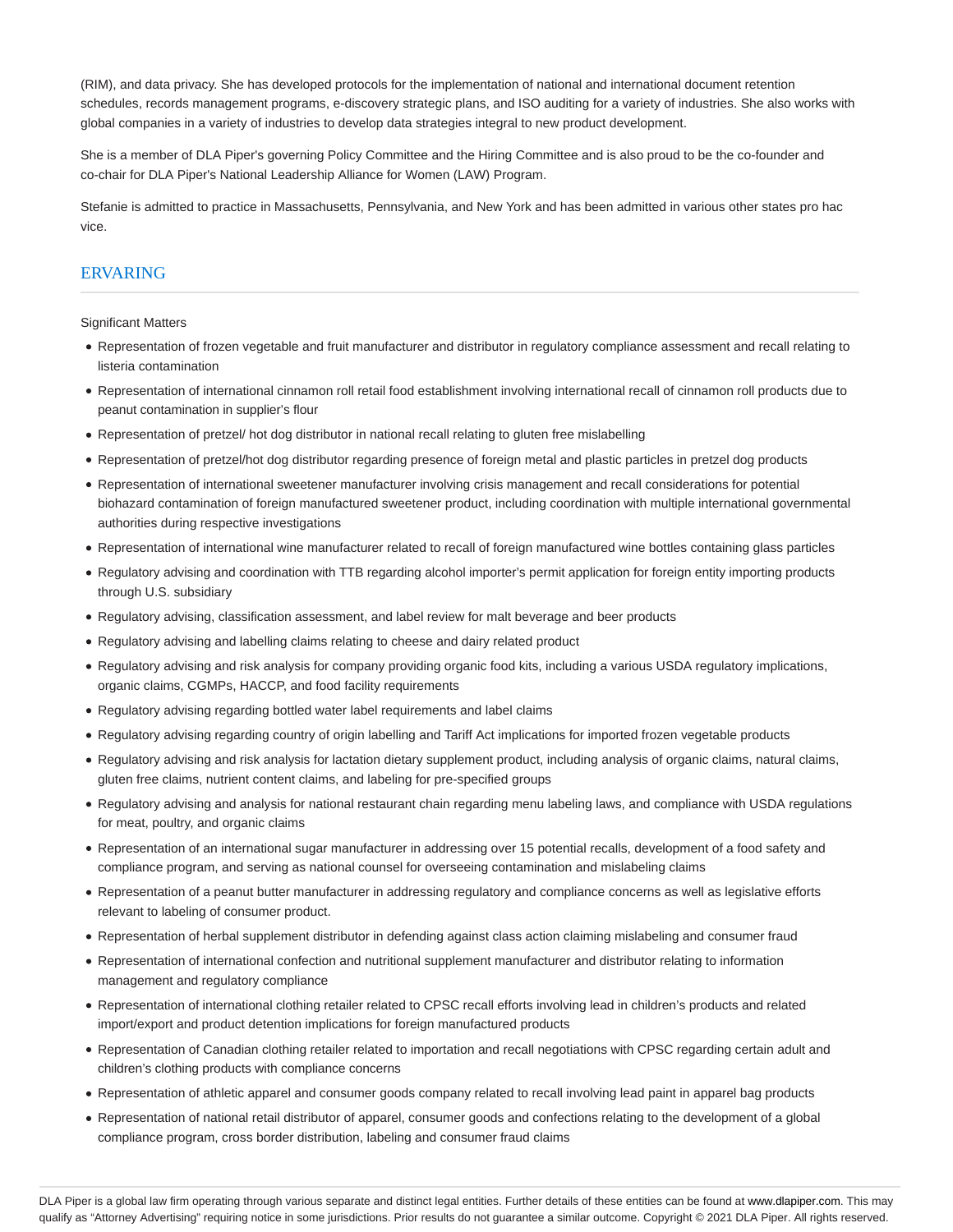- Representation of a national pharmaceutical company in litigation arising out of the distribution of federally approved drugs alleged to have resulted in serious injury and death across the country
- Served as in-house consultant for an eight-month period to an international technology/communications company in order to establish a protocol for litigation crisis management and regulatory reporting. Instituted quality assurance policies and procedures as part of litigation prevention strategy
- Representation of a biotechnology company in assessment of potential liability and avoidance mechanisms in the development and manufacture and distribution of pathogen detection devices for governmental and civilian use
- Representation of a national oil and gas company in crisis response and subsequent litigation resulting from a toxic release
- Representation of a national chemical corporation involved in a significant toxic chemical release in crisis response and subsequent class actions as well as multimillion-dollar claims litigation
- Representation of glassware manufacturer in response to class action, proposition 65 claims, and government inquiry relating to the alleged use of chemicals in drinking glasses sold by food distribution and retailer
- Representation of international battery distributor in multiple recalls involving allegations of defect and consumer fraud
- Representation of distributors and retailers of athletic gear and apparel relating to the development of global compliance program, cross border distribution, labeling and consumer fraud claims
- National representation of a national motorcycle manufacturers in toxic tort litigation including the development of a national defense strategy, in-house witnesses identification and preparation, discovery coordination and trial
- National representation of national heavy industrial equipment manufacturers in toxic tort litigation to include the development of a national defense strategy, in-house witnesses identification and preparation, discovery coordination and trial
- Representation of international children's products manufacturers in car seat, swing and stroller litigation to include development of in-house witnesses and experts for national litigation platform
- Representation of international motorcycle manufacturers in products liability litigation across the country to include the development of a national defense strategy, in-house witness identification and preparation, discovery coordination and trial
- Representation of national health insurance provider in the defense of complex commercial class action litigation based on provider agreements and coding
- Representation of an international consumer product manufacturer in the development of a coordinated e-discovery protocol
- Representation of an international health insurance company in the development of a coordinated document management program as well as an e-discovery protocol
- Representation of major package carrier in products liability litigation to include all facets of trial preparation
- Representation of an elevator and escalator company in products liability litigation to include all facets of trial preparation

### KWALIFICATIES

## Benoemingen

- Massachusetts
- New York
- Pennsylvania

## **Erkenning**

- Chambers USA 2021 - Band 3, USA - Nationwide Food & Beverages: Regulatory & Litigation 2020 - Band 3, USA - Nationwide Food & Beverages: Regulatory & Litigation
- The Legal 500 United States 2021 - Recommended, Cannabis 2014-15 - Recommended, Cyber Crime
- Named a 2020 Cannabis Law Trailblazer by the National Law Journal.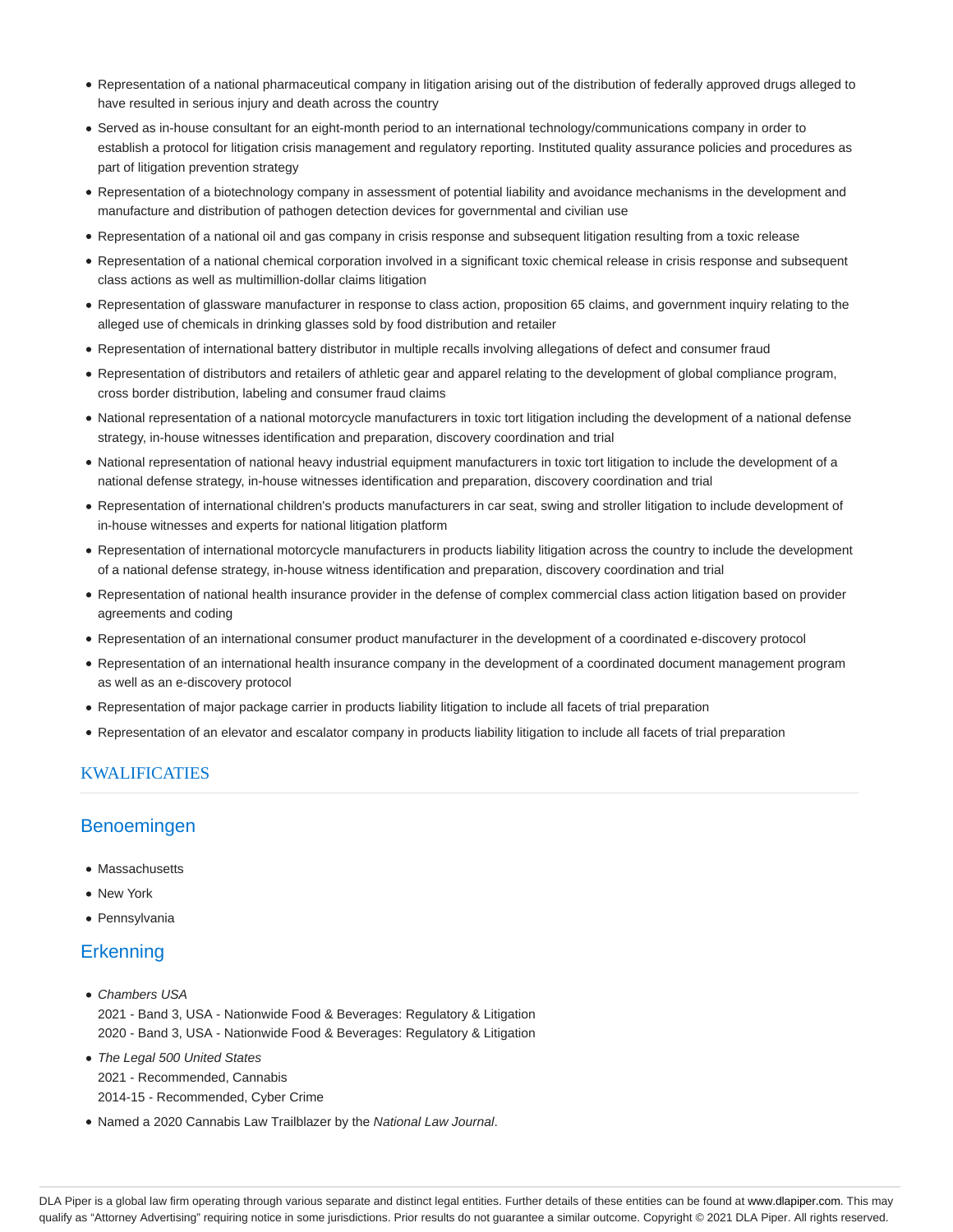# Voorgaande ervaring

- Philadelphia District Attorneys Office**,** Summer Intern, 1993, Philadelphia, Pennsylvania
- KS. Sweet Associations, Financial Analyst and Project Manager, Washington, DC

## **Opleiding**

- J.D., University of Pennsylvania Law School 1995 Lauerback/Littleton Legal Writing Instructor
- B.S., University of Pennsylvania 1990 magna cum laude Wharton School of Finance

## Lidmaatschappen

- Defense Research Institute
- American Bar Association
- Philadelphia Bar Association
- New York Bar Association
- The University of Pennsylvania Law School American Inn of Court

### ACHTERGROND

## **Publicaties**

**Committing to measurable ESG initiatives in the Food & Beverage Sector: Doing well by doing good**

#### 24 May 2022

With 73% of the world's largest companies in the Food & Beverage Sector having a sustainable development target, only a quarter of these are setting time-bound targets and the remaining 27% have no sustainability strategy, according to the World Benchmarking Alliance.

**Supplementary – United States – Whistleblowing Laws in Europe: An international guide**

There are many US federal statutes that prohibit employers in the private sector from retaliating against whistleblowers, many of which are sector or industry specific.

**Food safety from farm to fork: FDA publishes proposed rules aiming to ensure the safety and security of the food supply**

#### 24 JAN 2013

The proposed rules lay the foundation of the prevention-based, modern food safety system envisioned in the FSMA and have wide-ranging effects on many industries, including every link in the global food supply chain.

DLA Piper is a global law firm operating through various separate and distinct legal entities. Further details of these entities can be found at www.dlapiper.com. This may qualify as "Attorney Advertising" requiring notice in some jurisdictions. Prior results do not guarantee a similar outcome. Copyright © 2021 DLA Piper. All rights reserved.